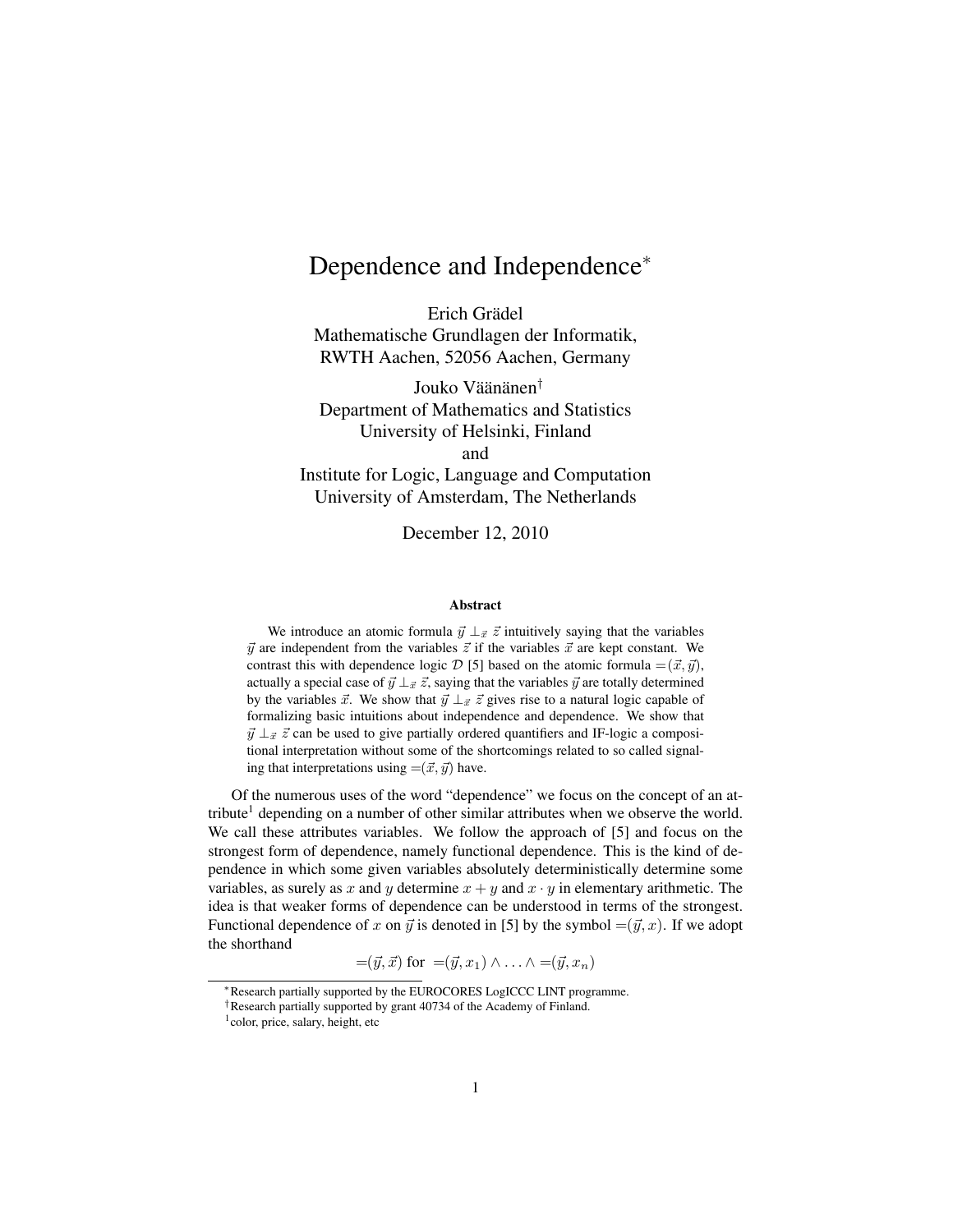we get a more general functional dependence. Although there are many different intuitive meanings for  $=(\vec{y}, \vec{x})$ , such as " $\vec{y}$  totally determines  $\vec{x}$ " or " $\vec{x}$  is a function of  $\vec{y}$ ", the best way to understand the concept is to give it semantics:

**Definition 1** ([3, 5]). *Sets of assigments are called* teams. A *team* X *satisfies* =( $\vec{y}, \vec{x}$ ) *in M, in symbols*  $M \models_X = (\vec{y}, \vec{x})$ *, or just*  $X \models = (\vec{y}, \vec{x})$ *, if* 

$$
\forall s, s' \in X(s(\vec{y}) = s'(\vec{y}) \to s(\vec{x}) = s'(\vec{x})).\tag{1}
$$

Condition (1) is a universal statement. As a consequence it is closed downward, that is, if a team satisfies it, every subteam does. In particular, the empty team satisfies it for trivial reasons. Also, every singleton team  $\{s\}$  satisfies it, again for trivial reasons.

Functional dependence has been studied in database theory and some basic properties, called Armstrong's Axioms have been isolated [1]. These axioms state the following properties of  $=({\vec y}, {\vec x})$ :

- 1.  $=({\vec x}, {\vec x})$ . Anything is functionally dependent of itself.
- 2. If  $= (\vec{y}, \vec{x})$  and  $\vec{y} \subseteq \vec{z}$ , then  $= (\vec{z}, \vec{x})$ . Functional dependence is preserved by increasing input data.
- 3. If  $\vec{y}$  is a permutation of  $\vec{z}$ ,  $\vec{u}$  is a permutation of  $\vec{x}$ , and  $=(\vec{z}, \vec{x})$ , then  $=(\vec{y}, \vec{u})$ . Functional dependence does not look at the order of the variables.
- 4. If  $=(\vec{y}, \vec{z})$  and  $=(\vec{z}, \vec{x})$ , then  $=(\vec{y}, \vec{x})$ . Functional dependences can be transitively composed.

These rules completely describe the behavior of  $=(\vec{y}, \vec{x})$  in the following sense: If T is a finite set of dependence atoms of the form  $= (\vec{y}, \vec{x})$  for various  $\vec{x}$  and  $\vec{y}$ , then  $=$   $(\vec{y}, \vec{x})$  follows from T according to the above rules if and only if every team that satisfies T also satisfies  $=(\vec{y}, \vec{x})$ . Let us see how Armstrong [1] proved this: Suppose  $T \models =(\vec{y}, \vec{x})$ . Let  $\vec{z} \supseteq \vec{y}$  be the list of variables z such that  $=(\vec{y}, z)$  can be derived from T. Let  $x \in \vec{x}$ . We show  $x \in \vec{z}$ . Suppose not. Let X be the team  $\{s, s'\}$ , where  $s(z) = s'(z) = 0$  for all  $z \in \overline{z}$ , but  $s(u) = 0, s'(u) = 1$  for all  $u \notin \overline{z}$ . Note that  $X \not\models =(\vec{y}, \vec{x})$  because  $x \not\in \vec{z}$ . So it suffices to show  $X \models T$ . Suppose  $=(\vec{u}, \vec{v}) \in T$ . Let  $v \in \vec{v}$ . We show  $X \models = (\vec{u}, v)$ . If  $\vec{u} \cap -\vec{z} \neq \emptyset$ , then  $s(\vec{u}) \neq s'(\vec{u})$ . So w.l.o.g.  $\vec{u} \subseteq \vec{z}$ . If v is not x, then  $s(v) = s'(v)$ . So w.l.o.g. v is the variable x. But now transitivity gives  $x \in \vec{z}$ , contradiction. QED

We shall now give the concept of independence a similar treatment as we gave above to the concept of dependence. Again we start from the strongest conceivable form of independence of variables  $x$  and  $y$ , a kind of total lack of connection between them, which we denote We can read this in many ways:

- $x$  and  $y$  are completely independent from each other.
- $x$  and  $y$  occur totally freely.
- $x$  and  $y$  give absolutely no information of each other.
- Knowing one of  $x$  and  $y$  does not help to say anything about the other.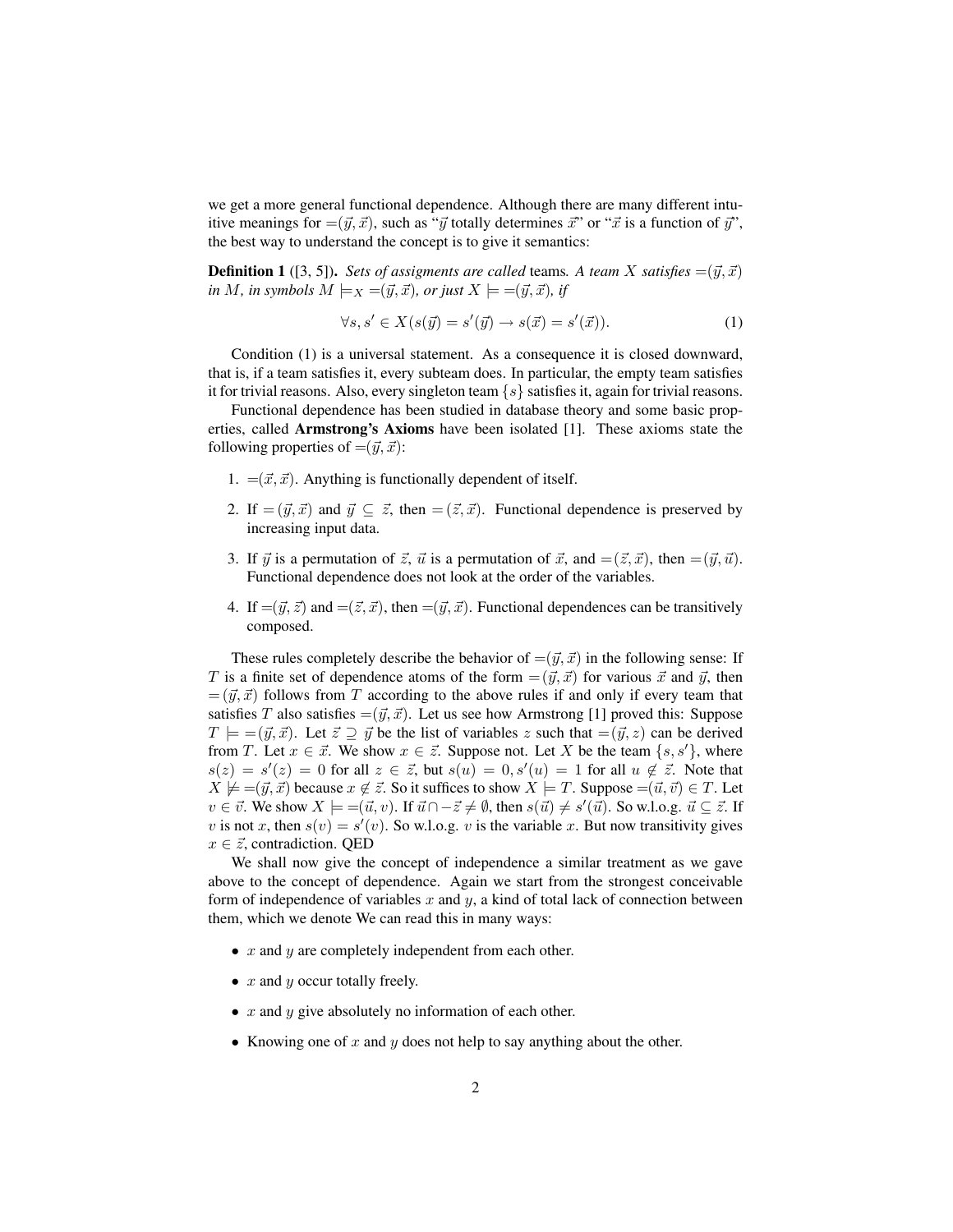• Every conceivable pattern occurs for  $x$  and  $y$ .

Suppose balls of different sizes and masses are dropped from the Leaning Tower of Pisa in order to observe how the size and mass influence the time of descent. One may want to make sure that in this test:

The size of the ball is independent of the mass of the ball. 
$$
(2)
$$

How to make sure of this? Ideally one would vary the sizes and the masses freely so that if one mass is chosen for one size it would be also be chosen for all the other sizes, and if one size is chosen for one mass it is also chosen for all other masses. This would eliminate any dependence between size and mass and the test would genuinely tell us something about the time of descent itself. We would then say that the size and the mass were made independent of each other in the strongest sense of the word.

Suppose we have data about tossing two coins and we want to state:

*Whether one coin comes heads up is independent of whether the other coin comes heads up.* (3)

To be convinced, one should look at the data and point out that all four possibilities occur. Probability theory has its own concept of independence which however is in harmony with ours, only we do not pay attention to how many times certain pattern occurs. In probability theory, roughly speaking, two random variables are independent if observing the other does not affect the (conditional) probability of the other. We could say the same without paying attention to probabilities as follows: two variables are independent if observing one does not restrict in any way what the value of the other is.

If we look at any demographic data except for rather small data we may observe:

*A person's gender is independent of whether the person speaks Spanish.* (4)

We would use a given data as support of the truth of this by finding in the data a male and a female that speak Spanish, and a male and a female that do not speak Spanish. Once this is established it would be rather difficult to claim that there is some dependence in the given data between the gender and the ability to speak Spanish. Of course this analysis again ignores the probabilities. That is, the data may have many females who speak Spanish but only one male that speaks Spanish and still our requirement for independence would be satisfied. This just shows that our criterion is really of a *logical* kind, not of a probabilistic kind.

When Galileo dropped balls of the same size from the Leaning Tower of Pisa he was able to observe:

## *Their time of descent is independent of their mass.* (5)

What did this mean? It means that each ball has the same time of descent, a constant, and therefore Galileo could conclude that it is independent of the mass. Being constant is a kind of strong independence different from the above examples where we emphasized that in a sense all possible patterns should occur. When Galileo dropped balls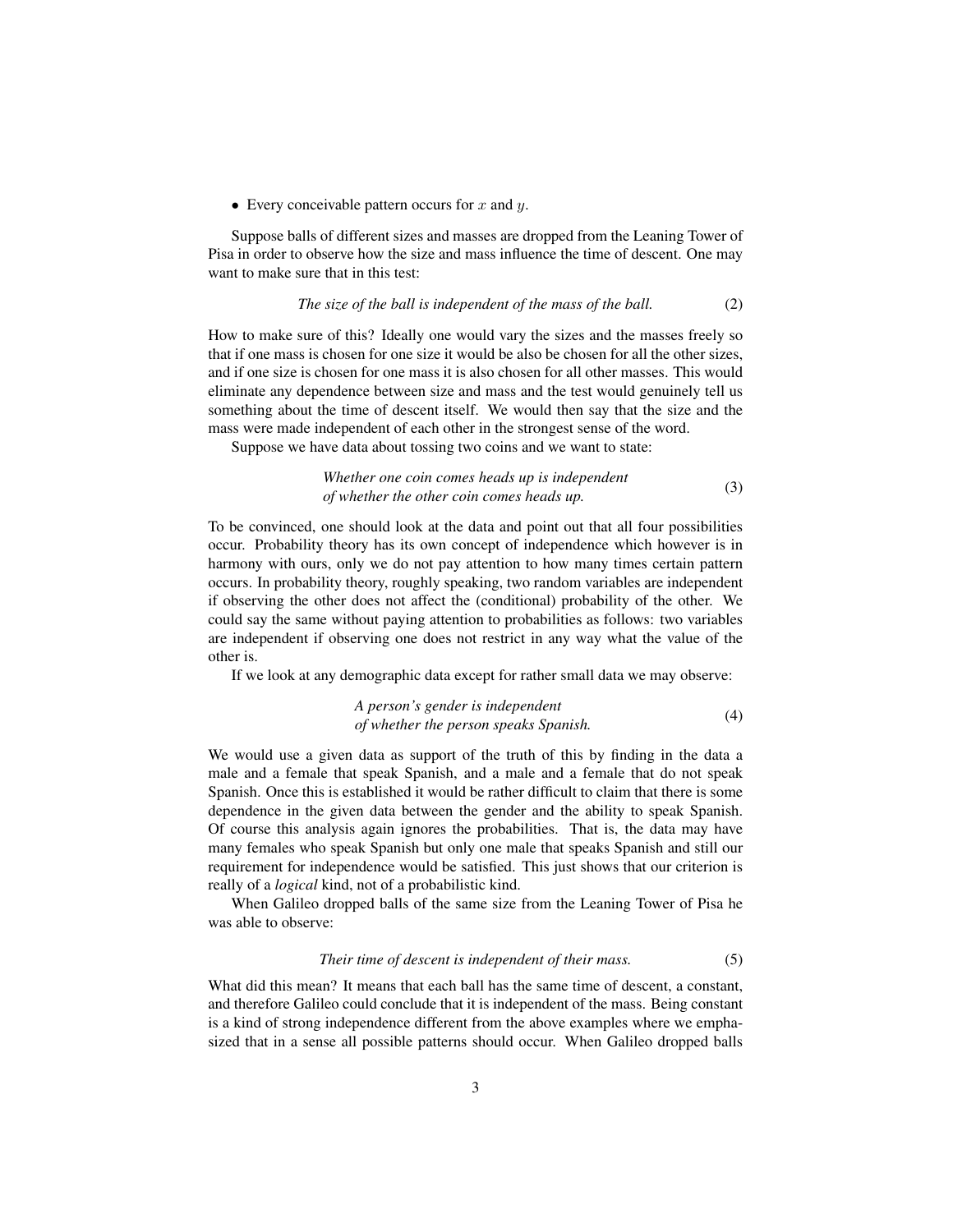from the tower he did not observe all possible patterns and still he was able to conclude a certain independence.

Einstein stated in his theory of special relativity that:

*The speed of light is independent of the observer's state of motion.* (6)

This is another famous example of independence where one of the variables is constant. Of course the constancy of the speed of light was not considered a scientific fact at the time, although observations supported it.

So we should accept that one form of total independence is when one of the variables is a constant.

Another feature of the strongest possible independence is symmetry. In our example (2)-(6) there is a total symmetry of the variables. There are weaker forms of independence where symmetry is not present. For example: The result of collecting data about trading might support the claim:

This investor's trading is independent of non-public information about the company.\n
$$
(7)
$$

However, there would be no reason to believe that as a consequence:

*Non-public information about the company is independent of this investor's trading.* (8) this *investor's trading.* 

Let us now introduce the semantics of  $x \perp y$ :

**Definition 2.** *A team X satisfies the atomic formula*  $y \perp x$  *if* 

$$
\forall s, s' \in X \exists s'' \in X(s''(y) = s(y) \land s''(x) = s'(x)).\tag{9}
$$

What this definition says is the following criterion for a team  $X$  of "data" to manifest the independence of x and y: Knowing  $s(x)$  alone for a given  $s \in X$  gives no information about  $s(y)$ , because there may be  $s' \in X$  with  $s'(y) \neq s(y)$ , and then (9) gives  $s'' \in X$  with  $s''(x) = s(x)$  and  $s''(y) = s'(y)$ . So just when we were going to say that  $s(x)$  is enough evidence to conclude that the value of y is  $s(y)$ , we see this other  $s''$  with the same value for x but a different value for y.

We can immediately observe that a constant variable is independent of every other variable, including itself. To see this, suppose x is constant in X. Let y be any variable, possibly  $y = x$ . If  $s, s' \in X$  are given, we need  $s'' \in X$  such that  $s''(x) = s(x)$  and  $s''(y) = s'(y)$ . We can simply take  $s'' = s'$ . Now  $s''(x) = s(x)$ , because x is constant in X. Of course,  $s''(y) = s'(y)$ . Conversely, if x is independent of every other variable, it is clearly constant, for it would have to be independent of itself, too. So we have

$$
=(x) \iff x \perp x.
$$

We can also immediately observe the symmetry of independence, because the criterion (9) is symmetrical in x and y. More exactly,  $s''(y) = s(y) \wedge s''(x) = s'(x)$  and  $s''(x) = s'(x) \wedge s''(y) = s(y)$  are trivially equivalent.

Our observations on constancy and symmetry lead to the following definition: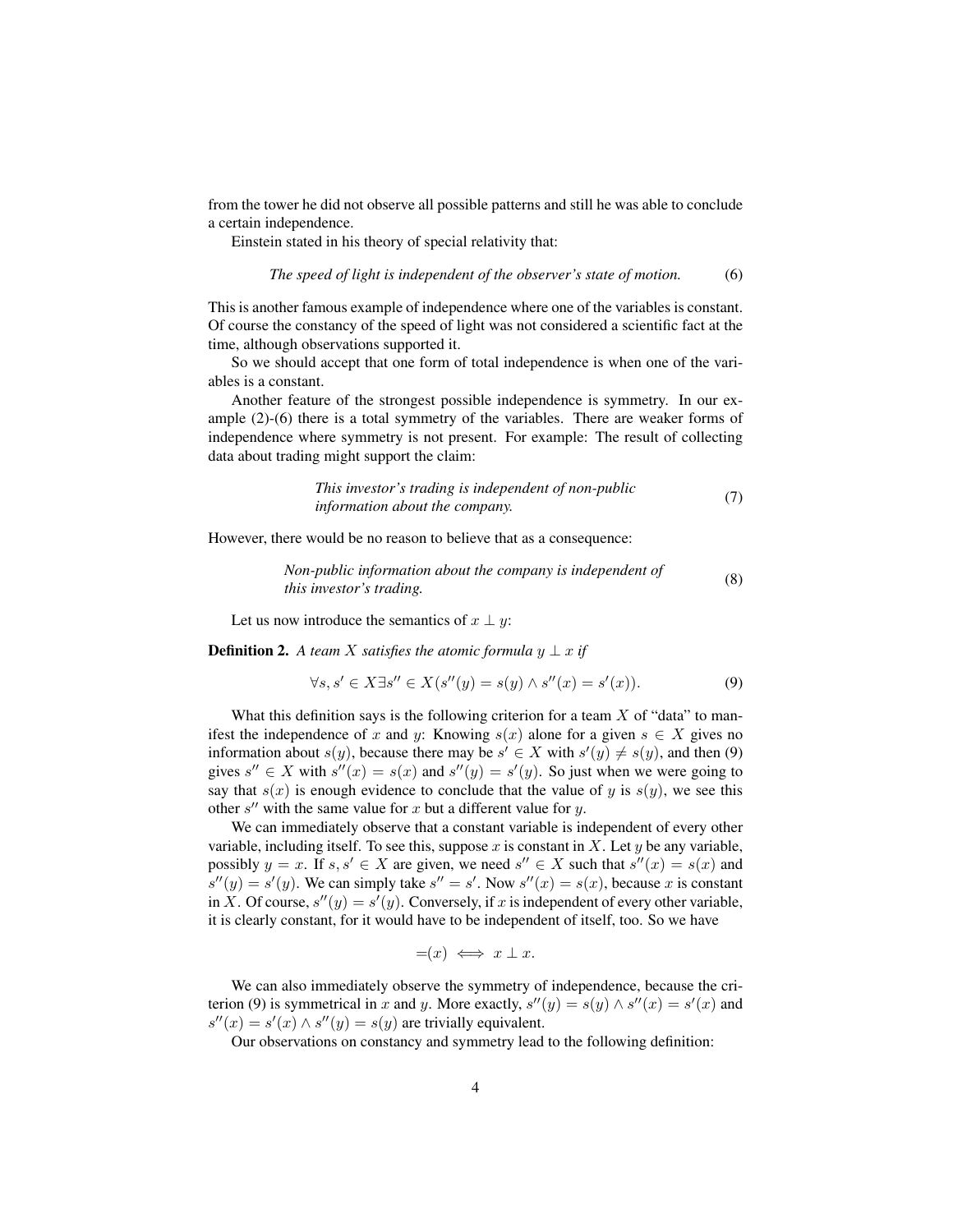Definition 3. *The following rules are called the* Independence Axioms

- *1. If*  $x \perp y$ *, then*  $y \perp x$  *(Symmetry Rule).*
- *2. If*  $x \perp x$ *, then*  $y \perp x$  *(Constancy Rule).*

It may seem that independence must have much more content than what these two axioms express, but they are actually complete in the following sense:

Theorem 4 (Completeness of the Independence Axioms). *If* T *is a finite set of dependence atoms of the form*  $u \perp v$  *for various*  $u$  *and*  $v$ *, then*  $y \perp x$  *follows from*  $T$ *according to the above rules if and only if every team that satisfies* T *also satisfies* y ⊥ x*.*

*Proof.* Let us see how this follows: Suppose  $T \models y \perp x$ . We try to derive  $y \perp x$  from T. If  $y \perp x \in T$  or  $x \perp y \in T$ , we are done by the Symmetry Rule. So we assume  $y \perp x \notin T$  and  $x \perp y \notin T$ . Let V be the set of variables such that  $x \perp x \in T$ . If  $x \in V$  or  $y \in V$ , we are done by the Constancy Rule, so we assume  $V \cap \{x, y\} = \emptyset$ . Consider a domain consisting of V and two new elements 0 and 1. For  $d \in \{0, 1\}$  let  $X_d$  consist of all s such that if  $v \in V$ , then  $s(v) = v$ , and moreover  $s(y) = s(x) = d$ . Finally, let  $X = X_0 \cup X_1$ .

Let us first observe that  $X \not\models x \perp y$ , because there are  $s \in X$  with  $s(x) = 0$  and  $s' \in X$  with  $s'(y) = 1$  but there is no  $s'' \in X$  such that both  $s''(x) = 0$  and  $s''(y) = 1$ .

Let us then show that  $X \models T$ . Suppose  $u \perp v \in T$ . If  $u \in V$  or  $v \in V$ , then clearly  $X \models u \perp v$ . So we may assume  $\{u, v\} \cap V = \emptyset$ . In particular,  $u \neq v$ . Suppose  $u = x, u = y, v = x$  or  $v = y$ . By symmetry we may assume  $u = x$ . We may then also assume  $v \notin \{x, y\}$  for otherwise we are done. Let now  $s, s' \in X$  be arbitrary. Let  $s''(u) = s(u)$ ,  $s''(v) = s'(v)$  and  $s''(w) = w$  for  $w \in V$ . Then  $s'' \in X$ . So we have proved  $X \models u \perp v$  in this case. The final case is that  $\{u, v\} \cap \{x, y\} = \emptyset$ . In this case it is trivial that  $X \models u \perp v$ .

 $\Box$ 

The independence atom  $y \perp x$  turns out to be a special case of the more general notion

 $\vec{y} \perp_{\vec{x}} \vec{z}$ 

the intuitive meaning of which is that the variable  $\vec{y}$  are totally independent of the variables  $\vec{z}$  when the variables  $\vec{x}$  are kept fixed.

Suppose objects of different forms (balls, pins, etc), different sizes and different masses are dropped from the Leaning Tower of Pisa in order to observe how the form, size and mass influence the time of descent. One may want to make sure that in this test:

> *For a fixed form, the size of the object is independent of the mass of the object is* (10)

How to make sure of this? Ideally one would vary for each form separately the sizes and the masses freely so that if one mass is chosen in that form for one size it would be also be chosen in that form for all the other sizes, and so on. We would then say that the size and the mass were made independent of each other, given the form, in the strongest sense of the word.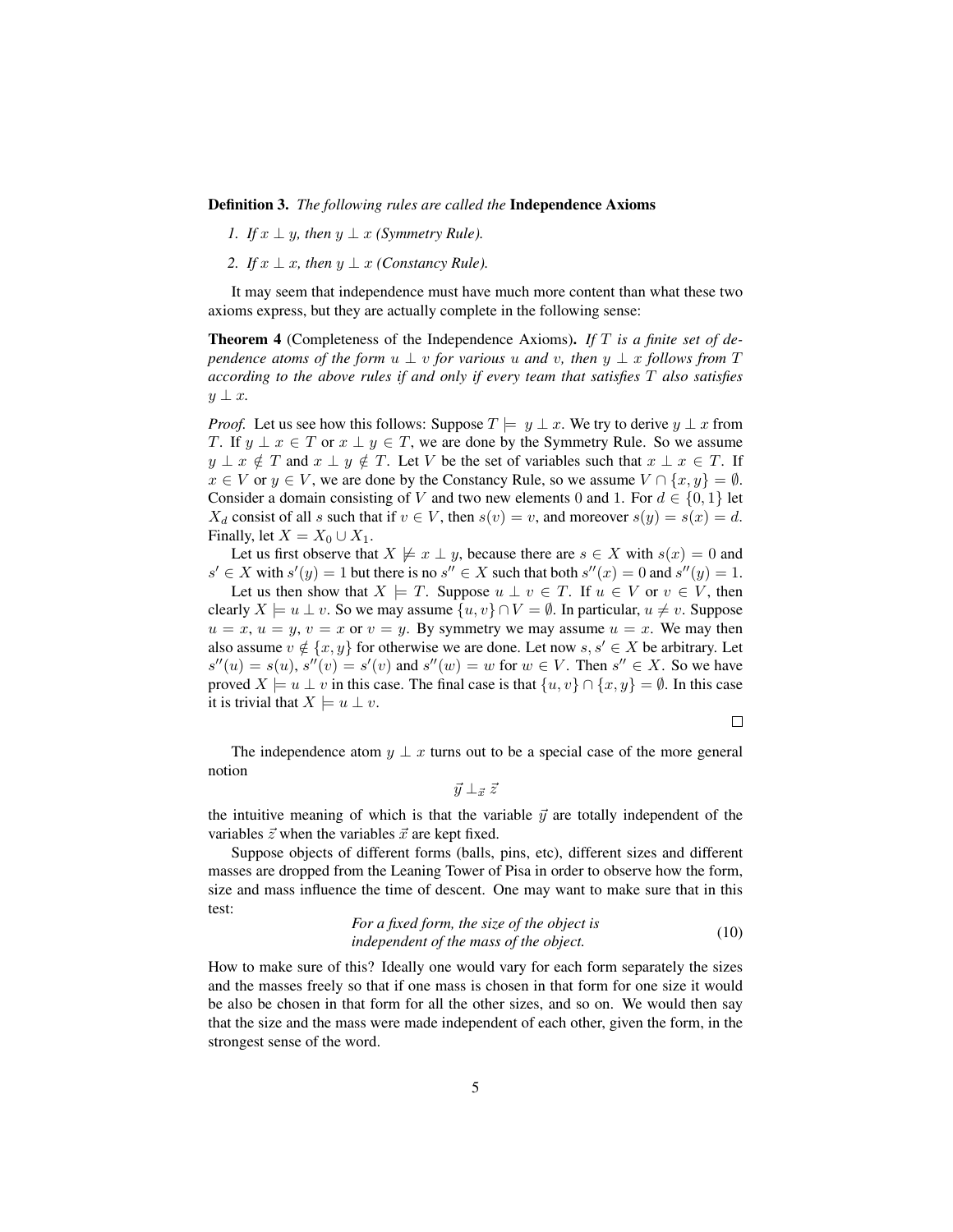We now give exact mathematical content to  $\vec{y} \perp_{\vec{x}} \vec{z}$ :

**Definition 5.** A team X satisfies the atomic formula  $\vec{y} \perp_{\vec{x}} \vec{z}$  if for all  $s, s' \in X$  such *that*  $s(\vec{x}) = s'(\vec{x})$  *there exists*  $s'' \in X$  *such that*  $s''(\vec{x}) = s(\vec{x})$ *,*  $s''(\vec{y}) = s(\vec{y})$ *, and*  $s''(\vec{z}) = s'(\vec{z})$ ).

In the case of the sentence (10) this means the following: A set of observation concerning the falling objects is said to satisfy the requirement (10) if for any two tests s and  $s'$  where the form of the objects was the same there is a test  $s''$  still with the same form but which picks the size from test  $s$  and the weight from test  $s'$ . Note that this in harmony with there having been just one test, but of course no scientific experiment would be satisfactory with just one test. So when there are several tests the requirement of (10) being satisfied actually pushes the number of tests up.

Here are some elementary properties of  $\vec{y} \perp_{\vec{x}} \vec{z}$ :

**Lemma 6.** = $(\vec{x}, \vec{y})$  *logically implies*  $\vec{y} \perp_{\vec{x}} \vec{z}$ .

*Proof.* Suppose X satisfies  $=(\vec{x}, \vec{y})$ . To prove that X satisfies  $\vec{y} \perp_{\vec{x}} \vec{z}$ , let  $s, s' \in X$ such that  $s(\vec{x}) = s'(\vec{x})$ . Note that  $s(\vec{y}) = s'(\vec{y})$ . We can choose  $s'' = s'$ , for then  $s'' \in X$ ,  $s''(\vec{x}) = s(\vec{x})$ ,  $s''(\vec{y}) = s(\vec{y})$ , and  $s''(\vec{z}) = s'(\vec{z})$ .  $\Box$ 

**Lemma 7.**  $\vec{y} \perp_{\vec{x}} \vec{z}$  *logically implies* =( $\vec{x}, \vec{y} \cap \vec{z}$ *).* 

*Proof.* Suppose X satisfies  $\vec{y} \perp_{\vec{x}} \vec{z}$ . To prove that X satisfies  $=(\vec{x}, \vec{y} \cap \vec{z})$ , let  $s, s' \in X$ such that  $s(\vec{x}) = s'(\vec{x})$ . We show  $s(\vec{y} \cap \vec{z}) = s'(\vec{y} \cap \vec{z})$ . Let us choose  $s'' \in X$ such that  $s''(\vec{x}) = s(\vec{x}), s''(\vec{y}) = s(\vec{y}),$  and  $s''(\vec{z}) = s'(\vec{z}).$  Let  $w \in \vec{y} \cap \vec{z}$ . Then  $s(w) = s''(w) = s'(w).$  $\Box$ 

Corollary 8.  $=(\vec{x}, \vec{y}) \iff \vec{y} \perp_{\vec{x}} \vec{y}$ 

So dependence is just a special case of independence, when independence is defined in the more general form. This has the pleasant consequence that when we define *independence logic*  $\mathcal I$  by adding the atomic formulas  $\vec{y} \perp_{\vec{x}} \vec{z}$  to first order logic, we automatically include all of dependence logic.

We get the following reformulation of the corollary:

**Corollary 9.**  $\vec{y} \perp_{\vec{x}} \vec{y} \Rightarrow \vec{y} \perp_{\vec{x}} \vec{z}$  *(Constancy Rule)* 

Here are some rather trivial properties

**Lemma 10.** *1.*  $\vec{x} \perp_{\vec{x}} \vec{y}$  *(Reflexivity Rule)* 

- 2.  $\vec{z} \perp_{\vec{r}} \vec{y} \Rightarrow \vec{y} \perp_{\vec{r}} \vec{z}$  *(Symmetry Rule)*
- *3.*  $\vec{y}y' \perp_{\vec{x}} \vec{z}z' \Rightarrow \vec{y} \perp_{\vec{x}} \vec{z}$ . (Weakening Rule)
- 4. If  $\vec{z'}$  is a permutation of  $\vec{z}$ ,  $\vec{x'}$  is a permutation of  $\vec{x}$ ,  $\vec{y'}$  is a permutation of  $\vec{y}$ , then  $\vec{y} \perp_{\vec{x}} \vec{z} \Rightarrow \vec{y'} \perp_{\vec{x'}} \vec{z'}$ . (Permutation Rule)

A little less trivial are the following properties:

**Lemma 11.** *1.*  $\vec{z} \perp_{\vec{x}} \vec{y} \Rightarrow \vec{y} \vec{x} \perp_{\vec{x}} \vec{z} \vec{x}$  *(Fixed Parameter Rule)*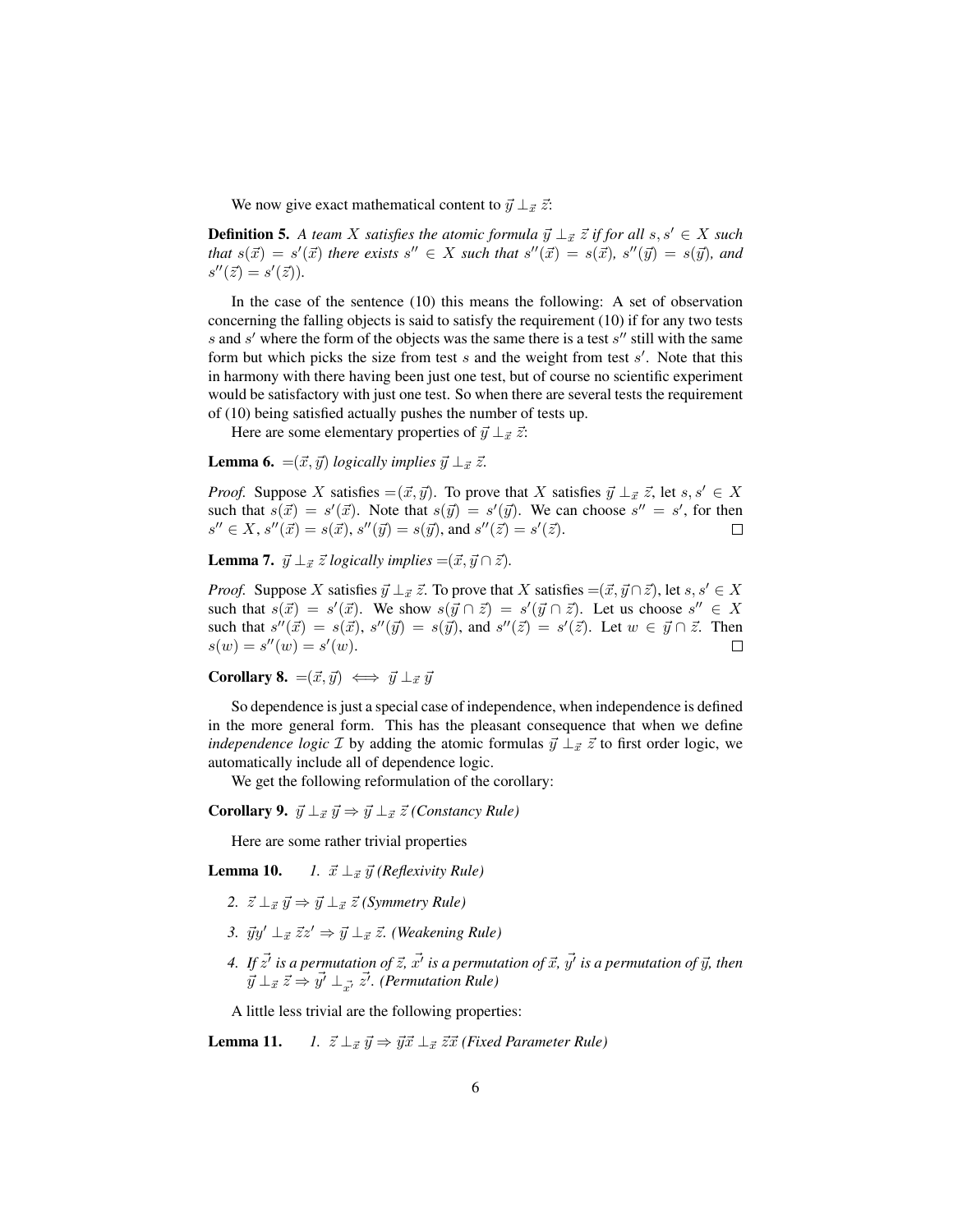- 2.  $\vec{x} \perp_{\vec{z}} \vec{y} \wedge \vec{u} \perp_{\vec{z}} \vec{x} \vec{y} \Rightarrow \vec{u} \perp_{\vec{z}} \vec{y}$ . *(First Transitivity Rule)*
- *3.*  $\vec{y} \perp_{\vec{z}} \vec{y} \wedge \vec{x} \perp_{\vec{y}} \vec{u} \Rightarrow \vec{x} \perp_{\vec{z}} \vec{u}$  *(Second Transitivity Rule)*

Note that the Second Transitivity Rule gives by letting  $\vec{u} = \vec{x}$ :

 $\vec{y} \perp_{\vec{z}} \vec{y} \wedge \vec{x} \perp_{\vec{y}} \vec{x} \Rightarrow \vec{x} \perp_{\vec{z}} \vec{x},$ 

which is the transitivity axiom of functional dependence. In fact Armstrong's Axioms are all derivable from the above rules. It remains open whether our rules permit a completeness theorem like Armstrong's Axioms do.

Now we can define a new logic by adding the independence atoms  $\vec{y} \perp_{\vec{x}} \vec{z}$  to first order logic just as dependence logic  $D$  was defined in [5]:

Definition 12. *We define* independence logic I *as the extension of first order logic by the new atomic formulas*

 $\vec{y} \perp_{\vec{r}} \vec{z}$ 

*for all sequences*  $\vec{y}, \vec{x}, \vec{z}$  *of variables. The negation sign*  $\neg$  *is allowed in front of atomic formulas. The other logical operations are* ∧, ∨, ∃ *and* ∀*. The semantics is defined for the new atomic formulas as in Definition 5 and in other cases exactly as for dependence logic in [5].*

There is an obvious alternative game-theoretic semantics based on the idea that a winning strategy should allow "mixing" of plays in the same way Definition 5 mixes assignments  $s$  and  $s'$  into a new one  $s''$ . As we see below, this means that the existential player cannot use her own moves to code signals to herself and thereby go around requirements of imperfect information.

Let us recall the following characterization of dependence logic:

**Theorem 13** ([4]). *The expressive power of formulas*  $\phi(x_1, ..., x_n)$  *of dependence logic is exactly that of existential second order sentences with the predicate for the team negative. More exactly, let us fix a vocabulary* L *and an n*-ary predicate symbol  $S \notin L$ *. Then:*

• *For every L-formula*  $\phi(x_1, ..., x_n)$  *of dependence logic there is an existential second order*  $L \cup \{S\}$ -sentence  $\Phi(S)$ , with S negative only, such that for all L*-structures* M *and all teams* X*:*

$$
M \models_X \phi(x_1, \dots, x_n) \iff M \models \Phi(X). \tag{11}
$$

• *For every existential second order* L∪ {S}*-sentence* Φ(S)*, with* S *negative only, there exists an L-formula*  $\phi(x_1, ..., x_n)$  *of dependence logic such that (11) holds for all L-structures* M *and all teams*  $X \neq \emptyset$ *.* 

The question arises, whether there is a similar characterization for independence logic. We do not know the answer. However, we may note the following: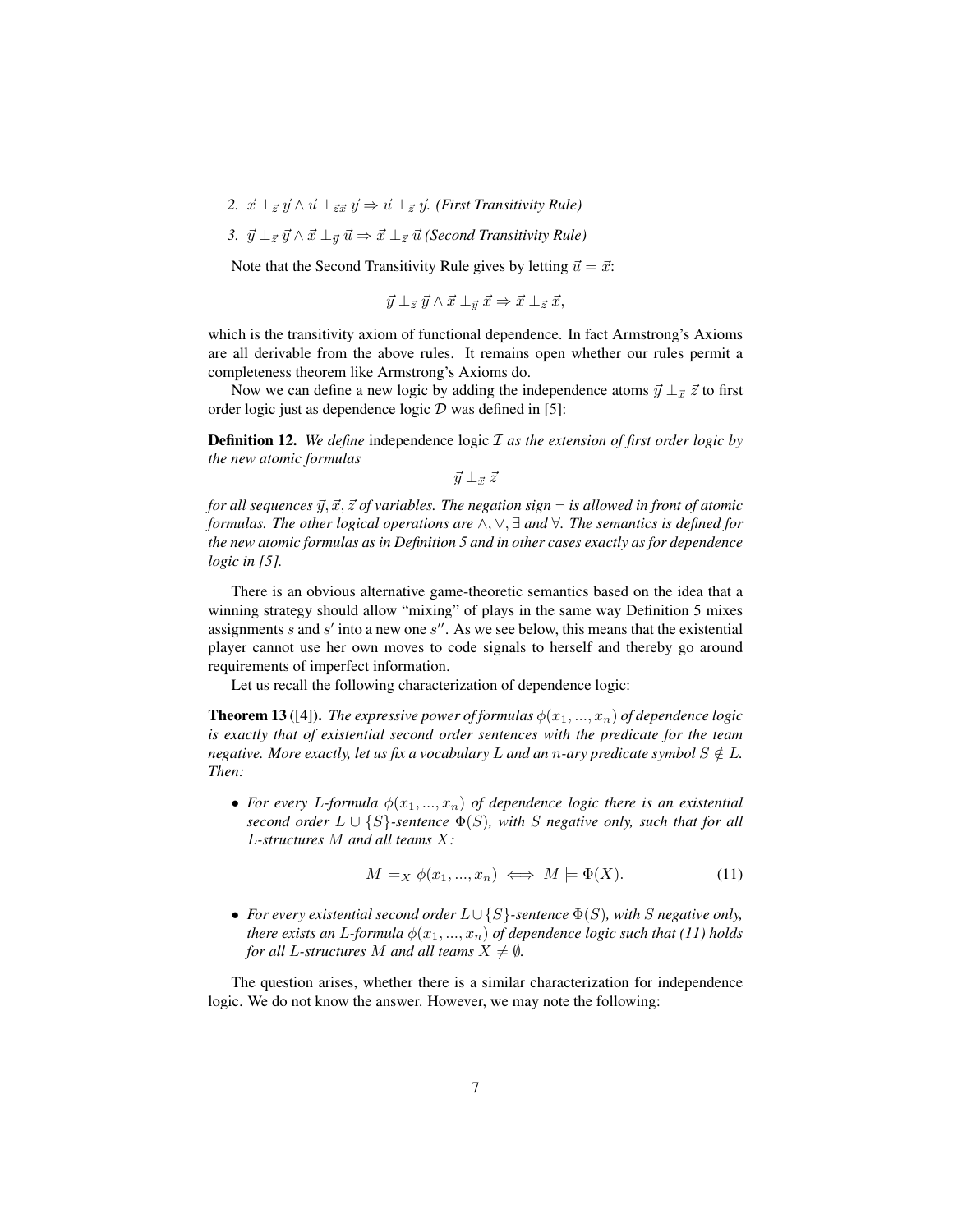**Proposition 14.** *The expressive power of formulas*  $\phi(x_1, ..., x_n)$  *of independence logic is contained in that of existential second order sentences with a predicate* S *for the team. More exactly, let us fix a vocabulary* L *and an n*-ary predicate symbol  $S \notin L$ *. Then for every L-formula*  $\phi(x_1, ..., x_n)$  *of independence logic there is an existential second order*  $L \cup \{S\}$ -sentence  $\tau_{\phi}(S)$  *such that for all L-structures* M *and all teams*  $X: M \models_X \phi(x_1, ..., x_n) \iff M \models \tau_\phi(X).$ 

*Proof.* The construction of  $\tau_{\phi(x_1,...,x_n)}(S)$  is done by induction on  $\phi(x_1,...,x_n)$ . The construction is done exactly as in [5, Theorem 6.2] except for the independence atoms. Consider an independence atom

$$
x_i \bot_{x_j} x_k.
$$

In this case  $\tau_{\phi(x_1,...,x_n)}(S)$  would be:

$$
\forall y_1 \dots y_n \forall z_1 \dots z_n ((S(\vec{y}) \land S(\vec{z}) \land y_j = z_j) \rightarrow \exists u_1 \dots \exists u_n (S(\vec{u}) \land u_j = y_j \land u_i = y_i \land u_k = z_k)).
$$

It is obvious how to generalize this to independence atoms among tuples  $(x_i)_{i \in I}$ ,  $(x_j)_{j\in J}$  and  $(x_k)_{k\in K}$  for any index sets  $I, J, K \subseteq \{1, \ldots, n\}.$  $\Box$ 

For sentences  $\phi$  of *I* we define as for *D*:  $M \models \phi \iff M \models_{\{\emptyset\}} \phi$ .

Corollary 15. *For sentences independence logic and dependence logic are equivalent in expressive power.*

*Proof.* Suppose  $\phi$  is a sentence of independence logic. There is an existential second order sentence  $\tau_{\phi}(S)$  such that for every model M we have

$$
M \models \phi \iff M \models \tau_{\phi}(\{\emptyset\}).
$$

By Theorem 13, there is a sentence  $\psi$  of dependence logic such that for every model M we have

$$
M \models \tau_{\phi}(\{\emptyset\}) \iff M \models \psi.
$$

Thus the sentences  $\phi$  and  $\psi$  are equivalent.

Note that formulas of independence logic need not be closed downward, for example  $x \perp y$  is not. This is a big difference to dependence logic. Still, the empty team satisfies every independence formula.

The sentence

$$
\forall x \forall y \exists z (z \perp x \land z = y)
$$

is valid in harmony with the intuition that the existential player should be able to make a decision to be independent of x when she chooses z whether she lets  $z = y$  or not.

The sentence

$$
\forall x \exists y \exists z (z \perp x \land z = x)
$$

is not valid in harmony with the intuition that the existential player needs to follow what the universal player is doing with his x in order to be able to hit  $z = x$ . In independence friendly logic ([2]) the sentence

$$
\forall x \exists y \exists z / x (z = x),
$$

 $\Box$